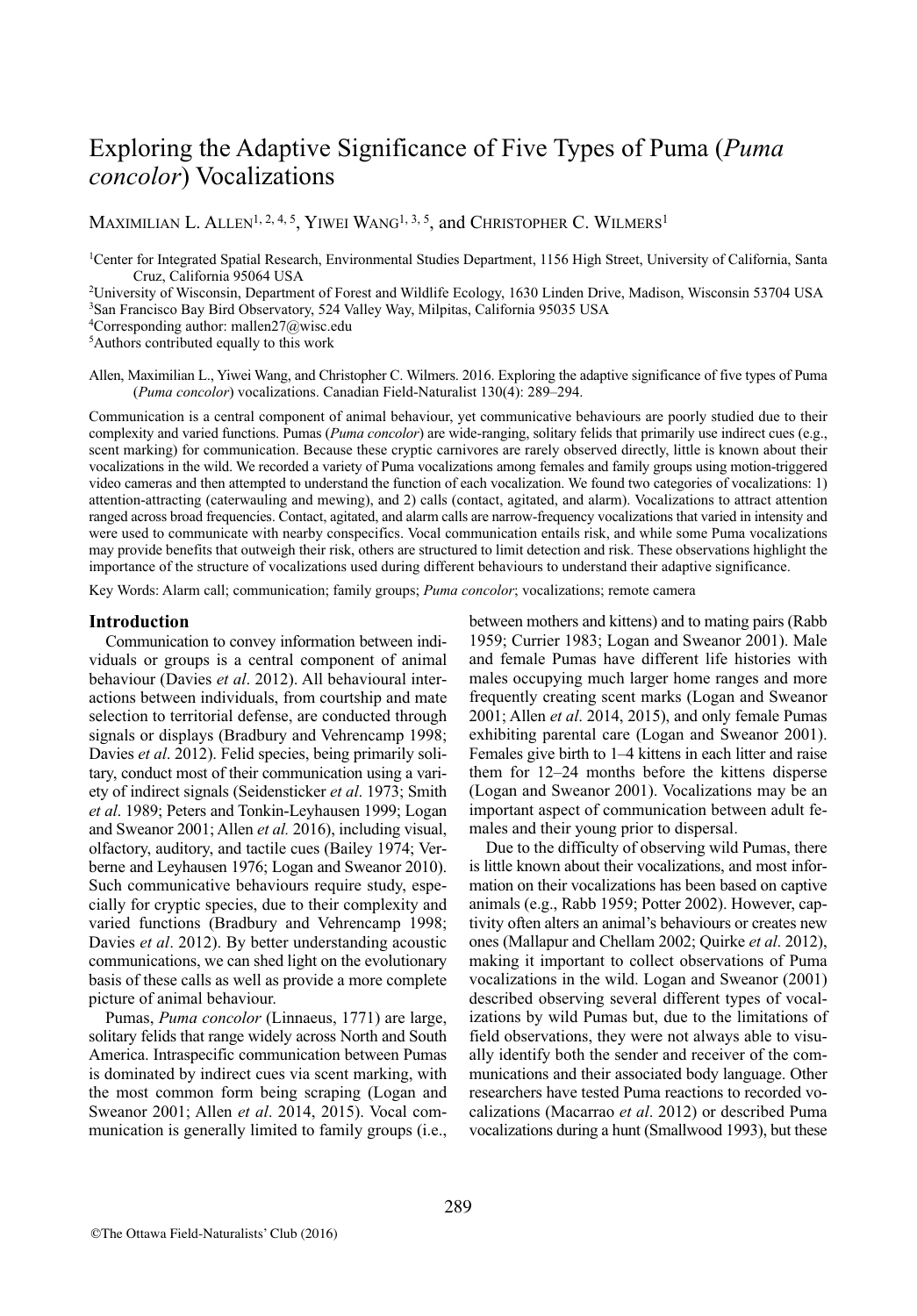instances were either not recorded or were responses to unnatural situations. Recent advances in the technology of motion-triggered video cameras now enable researchers to remotely record intimate behaviours in Pumas and other cryptic species (e.g., Macarrao *et al*. 2012; Allen and Taylor 2013). Thus, although vocalizations have been observed in the wild by researchers, we can now use motion-triggered cameras with sound recording capabilities to document Puma communica-

tions under natural conditions. The structure of Puma vocalizations likely reflects adaptations to their specific function and behaviour. For example, vocal exchanges between females and kittens potentially attract the attentions of male Pumas and other large predators that are a major source of mortality for Puma kittens (Logan and Sweanor 2001). Thus, acoustic characteristics of each of these vocalizations have likely been optimized through natural selection to communicate most effectively at different distances (short-, medium-, and long-range) while minimizing exposure to predation risks (Peters and Tonkin-Leyhausen 1999). In this study, we compared and categorized five different types of Puma vocalizations to better understand how these acoustic communications contribute to and illuminate different behaviours.

## **Study Area**

We studied Pumas living in a 1700 km<sup>2</sup> area of the Santa Cruz Mountains of California (36°58'26.82"N, 122°1'50.87"W). Pumas live throughout in this region and are not hunted, although much of their mortality is nevertheless due to anthropogenic causes (e.g., killed for livestock depredations or by vehicle collisions; C. C. W., unpublished data). The Pacific Ocean, cities of San Francisco and San Jose, and Highway 101 bound the western, northern, and eastern edges of the study area, respectively. The study area has a Mediterranean climate with the majority of rainfall occurring from November to April. Elevations range across a gradient from sea level to 1155 m (Wilmers *et al*. 2013).

#### **Methods**

As part of a larger study on Puma ecology we captured 42 Pumas from 2010–2013 (see Wilmers *et al*. 2013 and Allen *et al*. 2014 for study overview and Puma capture information). We monitored the Pumas using Global Positioning System (GPS)-telemetry collars(Model GPS Plus 1D, Vectronics Aerospace, Berlin, Germany) and opportunistically deployed motion-triggered video cameras with microphones (Bushnell TrophyCam IR 6 mp, Overland Park, Kansas, USA) at sites of interest. These sites included community scrapes  $(n = 45,$  scent marking locations regularly used by Pumas e.g*.*, Allen *et al*. 2014), a nursery (*n* = 1), and baiting sites  $(n = not recorded)$  where we placed roadkilled deer carcasses. We located these sites (except for baiting sites) using GPS information collected by the collars we placed on the wild Pumas. At each location, we placed one motion-triggered video camera, set to record 60 s of audio and video each time motion was detected with a 1 s delay before triggering again.

Studies of wild felid vocalizations have limited sample sizes due to the elusive nature of the research subjects (Peters and Tonkin-Leyhausen 1999), but the frequency and harmonics of vocalizations are generally stereotypical having been selected for over many generations (Peters and Peters 2010). In addition, although we placed numerous cameras at sites, we were not prioritizing acoustic data and thus our recordings were of variable quality and distances from the signal producer. Therefore, instead of reporting mean results from multiple recordings of similar behaviours, we used the videos with the highest quality sound recording to ensure the integrity of the recording and accurate characterizations of vocalizations. For each recording, we used the package Seewave (Sueur *et al*. 2008) in the program R (R Development Core Team 2013) to create spectrograms and measure the structure of the vocalization, including the dominant frequency, frequency range, and duration (defined as the duration for one vocalization, not the series).

## **Results**

#### *Attention-attracting vocalizations*

On 17 May 2013, a camera we placed at a community scrape recorded an uncollared female Puma caterwauling (Video S1). The female Puma made a series of caterwauls for 14 s. The caterwauling vocalization was loud, long, and covered a large frequency range. It ranged from 0.1–5.0 kHz and had the longest duration of all vocalizations (caterwauling call  $= 1.9$  s; Figure 1).

A camera set at the site of a nursery of Puma female 23F (Video S2) captured 23F interacting with three neonatal kittens on 23 May 2012. The kittens do not vocalize in a prior video before their mother's return and do not make any vocalizations when their mother arrives at the nursery, possibly because they are sleeping. While nursing, the kittens do not initially vocalize but then begin mewing as they shift their nursing positions. The mewing by kittens had the largest frequency range of all Puma vocalizations (2.1–14.7 kHz, dura $tion = 0.4$  s; Figure 2), over twice as large as those of caterwauling, but the vocalizations were much shorter in duration.

## *Call vocalizations*

We placed many cameras at community scrape sites, which were regularly used for communication by Pumas. On 31 August 2012, one of these cameras recorded a female Puma walking through the community scrape with her kittens (Video S3). The group leaves the area covered by the camera and 11 s later the mother Puma begins giving a high whistling call. After 23 s, a third straggling kitten is then seen walking past the camera to catch up with the rest of the family group. The structure of the contact call exhibits a sweeping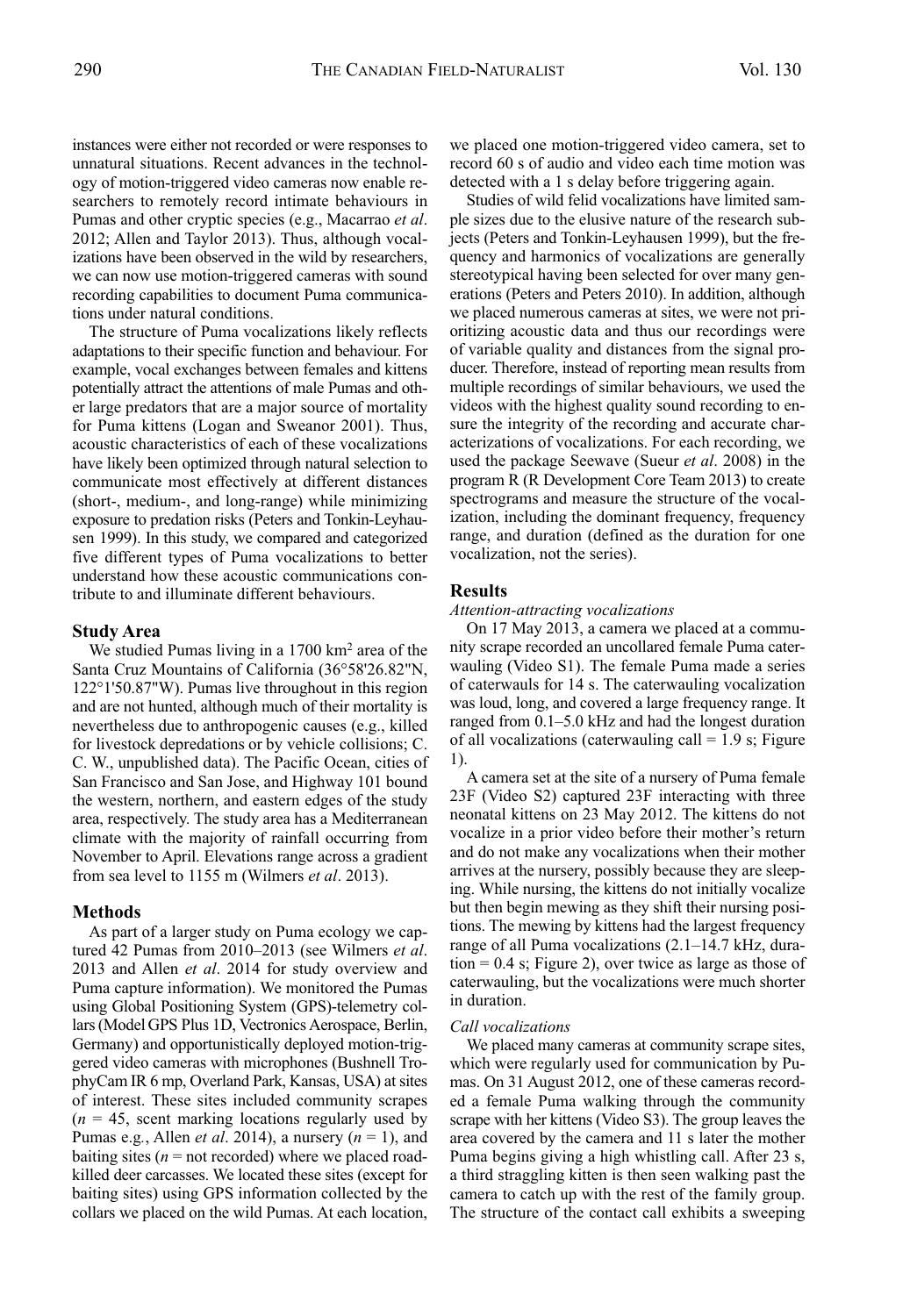frequency pattern (i.e., progressing from one frequency to another and then back to the original again), with the dominant frequency near the top of their range. The contact call ranged from 2.2–4.5 kHz (duration =  $0.4$  s; Figure 3), with a dominant frequency of 4.3 kHz.

At a camera set at another community scrape site on 6 September 2013, we recorded a young kitten (5–7 months old) alone investigating the site (Video S4). The mother was not visible when the kitten began to give an agitated call and no response from any of its family members was recorded. The call ranged from 0.4–4.1 kHz (duration =  $0.5$  s; Figure 4).

On 25 January 2012, we recorded the alarm call of 33M, a 13-month-old un-collared male kitten of 19F, when he was trapped by a foot-hold snare. We set a camera and a foot-hold snare at this location in an attempt to video a recapture of collared female 19F near one of her kill sites (Video S5). 33M triggered the foothold snare instead of his mother. He was visibly startled immediately upon capture, and he vocalized a series of short whistles 15 s later. His mother was in the immediate vicinity based on her GPS location data. The alarm call of 33M had a large range, from 0.9–5.2 kHz (duration  $= 0.3$  s; Figure 5), with the dominant frequency of 2.9 in the middle of the range.



Figure 1. A spectrogram of a Puma (*Puma concolor*) caterwauling (from Video S1).



FIGURE 3. A spectrogram of a Puma (*Puma concolor*) contact call (from Video S3).



Figure 2. A spectrogram of a Puma (*Puma concolor*) mewing (from Video S2).



FIGURE 4. A spectrogram of a Puma (*Puma concolor*) agitated call (from Video S4).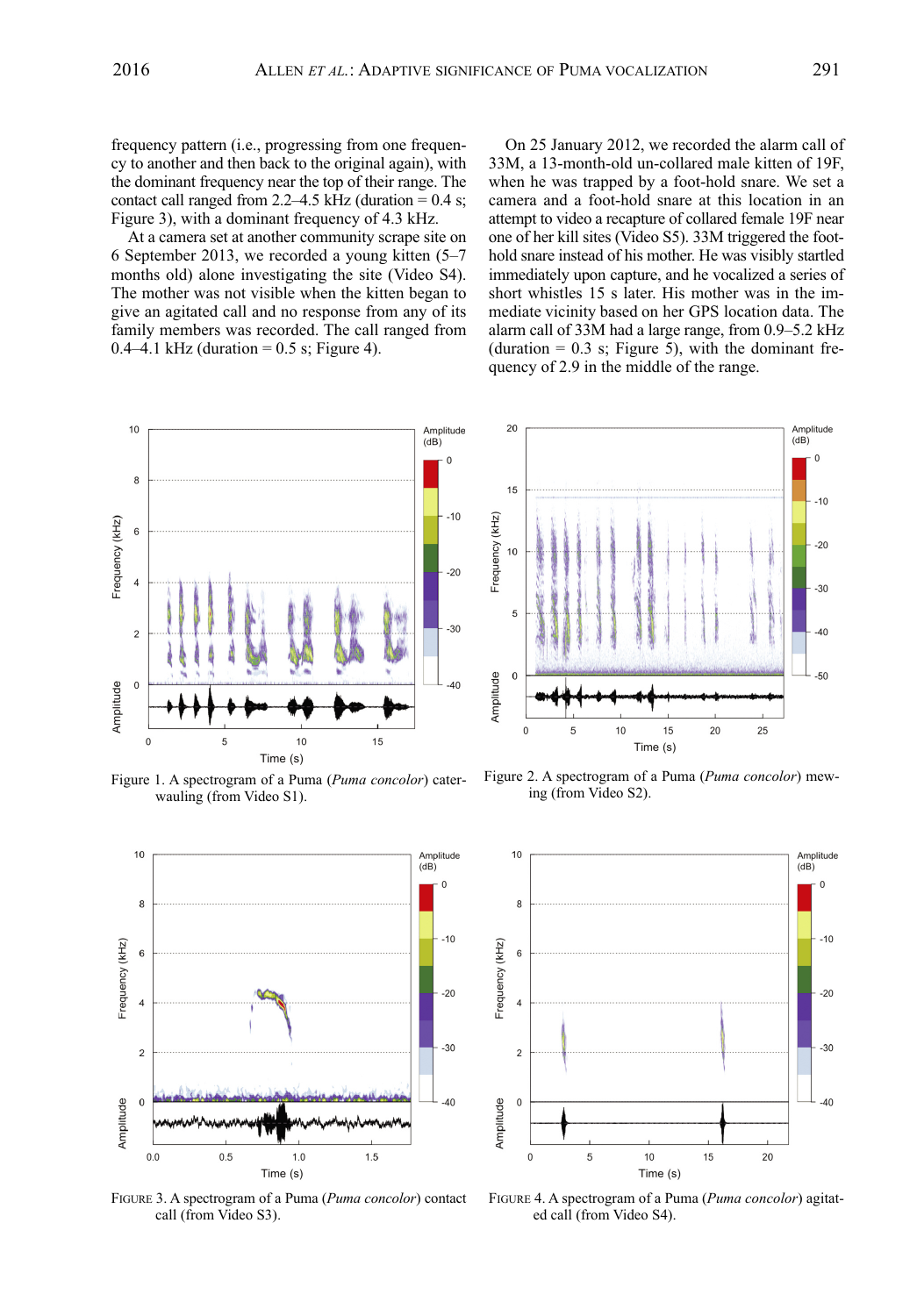

FIGURE 5. A spectrogram of a Puma (*Puma concolor*) alarm call (from Video S5).

# **Discussion**

These are among the first published recordings of vocalizations from wild Pumas, and provide new insight into the structure and possible adaptive significance of Puma vocalizations. Vocal communication entails risk, as it can attract the attention of predators or competitors and increase the risk of injury or mortality for both the sender and receiver of communications (Hughes *et al*. 2012). Our findings suggest that our recorded vocalizations fall into two types: 1) vocalizations that are used to attract attention of conspecifics with little regard to cost, and 2) contact and alarm calls which are short calls that vary in intensity and are used to communicate with nearby conspecifics.

Vocalizations designed to attract attention (caterwauling and mewing) were characterized by broad frequencies and modulations, or changes in frequency (Vencl 1977; Redondo and deReyna 1988), and caterwauling was characterized by long durations. Caterwauling is presumed to be used to attract mates from a distance (Logan and Sweanor 2001) and is primarily used by females (Logan and Sweanor 2001; Allen *et al*. 2014). The range of frequencies used likely enables the vocalizations to carry long distances to attract all possible mates in the vicinity. Similarly, mewing is a vocalization aimed at gaining attention, despite the danger clearly posed to young animals. An experiment conducted with ground-nesting birds found that begging increased predation risk, which suggests that the immediate reward of food greatly outweighs any observed risks (Haskell 1994). Young animals in a single litter or brood compete with each other, and the more insistent individuals often obtain more nutrition (e.g., Redondo and De Reyna 1988), allowing them to be larger and out-compete other individuals, and increase their chances of survival. The direct benefits of attracting a mate or caregiver apparently outweigh any potential risks posed by predators.

Contact calls are vocalizations that are theoretically used for communication while limiting danger, and are characterized by pure tones and high pitches that are difficult to localize and attenuate over short distances (Vencl 1977). This allows for immediate communication, but limits the ability of predators to easily locate the sender or receiver of vocalizations. It is the nature of Puma family groups to travel large distances, and they appear to use vocalizations to stay together. After kittens reach three months of age, they are capable of traveling distances greater than1 km to kill sites with their mothers, and regularly accompany their mothers after they reach six months of age (Logan and Sweanor 2001). With multiple kittens there are always opportunities for one to lag behind or stray while in transit that could increase their risk of injury or mortality. Therefore, contact and alarm call vocalizations between family groups could serve to reduce this risk. Puma vocalizations may be structured to limit detection risk from larger predators (e.g., Gray Wolves (*Canis lupus*), bears (*Ursus* sp.), humans) while allowing close-range communications.

Agitated and alarm calls were superficially similar to contact calls in that they were short but they contrasted in that they incorporated broad frequencies and were harsher. Similar patterns, in which calls signifying higher urgency and danger tend to be noisier and harsher, have been found in other species as diverse as Baboons (*Papio cynocephalus ursinus*) and Mongoose (*Suricata suricatta*; Seyfarth and Cheney 2003). The broader frequencies likely made the sender more immediately locatable than contact calls (Redondo and De Reyna 1988), but the increased risk of these calls might be acceptable because these calls were produced in response to a perceived immediate threat or danger. For example, defensive calls by birds and small mammals may recruit conspecifics to help mob a predator (Vencl 1977; Maier *et al*. 1983), and defensive calls by Puma kittens may serve a similar function by eliciting protective behaviour by their mother.

The structure of Puma vocalizations informs our understanding of their adaptive significance. Pumas are large mammals capable of producing deep and guttural calls; that they instead sometimes use birdlike calls to communicate likely reflects the adaptive significance of those callstructures.Although the volume, or amplitude, of calls is also an important factor to consider, we could not compare absolute amplitudes because calls were recorded at different distances from the microphones. The use of vocalizations by Pumas demonstrates that acoustic communications may provide benefits that outweigh their risks and highlights the importance of the structure of vocalizations used during different behaviours. Based on our video recordings that support and enhance the field observations of Smallwood (1993) andLogan and Sweanor (2001), Pumas vocally commu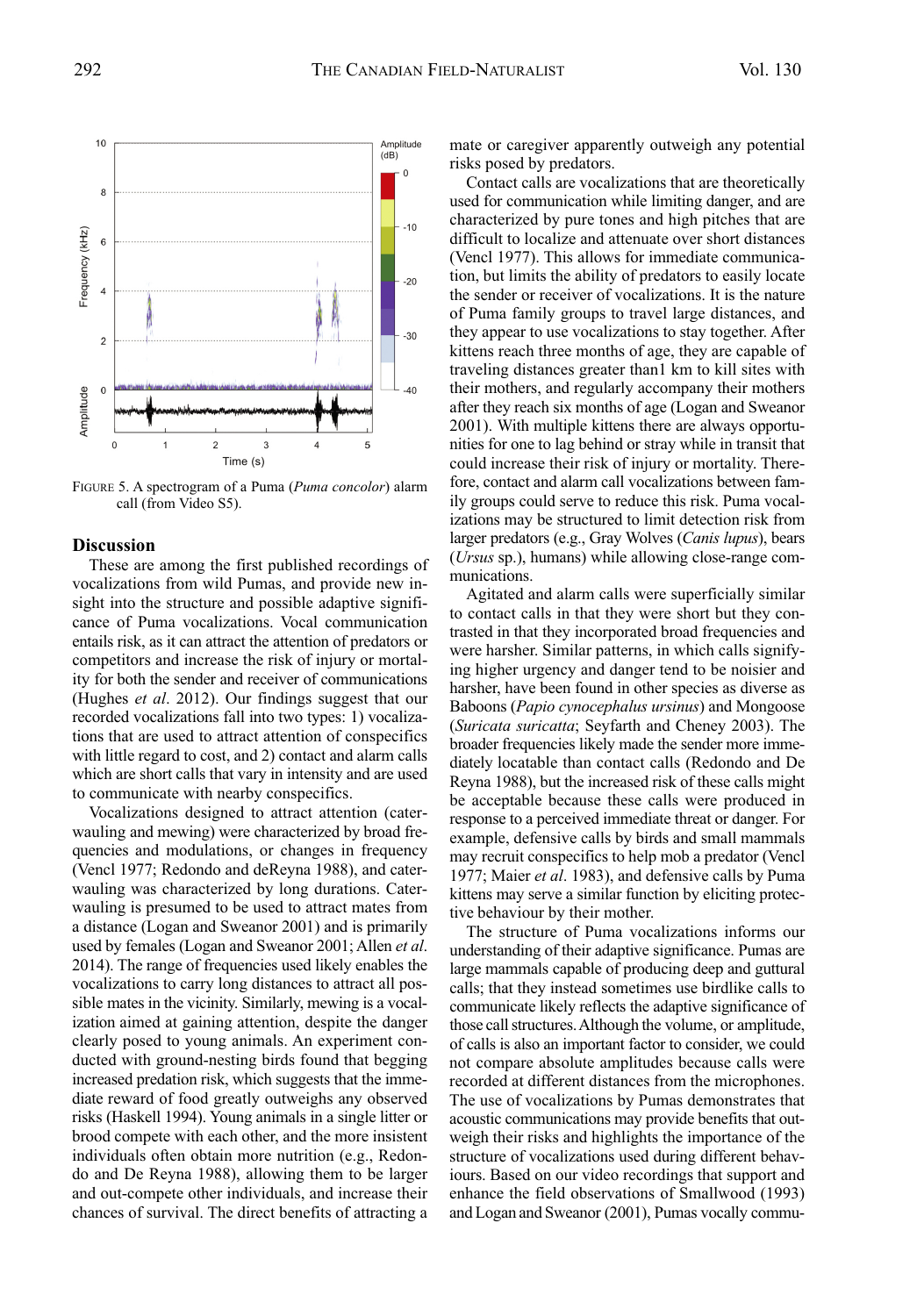nicate in numerous circumstances, including at nurseries, to maintain contact between family groups while travelling or in distress, and when trying to locate mates. The use of motion-triggered video cameras with soundrecording capabilities can create new avenues of scientific research, including cataloguing the full range of Puma vocalizations, understanding intraspecific communication for breeding, intra-familial behaviours exhibited at nurseries, and interspecific interactions including predation and competition.

#### **Acknowledgements**

Funding was provided by NSF grants #0963022 and #1255913, the Gordon and Betty Moore Foundation, the University of California at Santa Cruz, the University of California at Davis, and the California Department of Fish and Wildlife. We thank D. Gardoqui and A. Borker for discussions and feedback on the manuscript, as well as P. Houghtaling, Y. Shakeri, and many field technicians and volunteers for their contributions to the project.

## **Literature Cited**

- **Allen, M. L.,** and **A. P. Taylor.** 2013. First record of scavenging in a western screech owl (*Megascops kennicottii*). Wilson Journal of Ornithology 125: 417–419.
- **Allen, M. L., H. U. Wittmer,** and **C. C. Wilmers.** 2014. Puma communication behaviours: understanding functional use and variation among sex and age classes. Behaviour 151: 819–840.
- **Allen, M. L., H. U. Wittmer, P. Houghtaling, J. Smith, L. M. Elbroch,** and **C. C. Wilmers.** 2015. The role of scent marking in mate selection by female Pumas (*Puma concolor*). PLoS One 10: e0139087.
- **Allen, M. L., H. U. Wittmer, E. Setiawan, S. Jaffe, and A. J. Marshall.** 2016. Scent marking in Sunda Clouded Leopards (*Neofelis diardi*): novel observations close a key gap in understanding felid communication behaviours. Scientific Reports 6: 35433.
- **Bailey, T. N.** 1974. Social organization in a bobcat population. Journal of Wildlife Management 38: 435–446.
- **Bradbury, J. W.,** and **S. L. Vehrencamp.** 1998. Principles of Animal Communication. Sinauer Associates, Sunderland, Massachusetts, USA.
- **Currier, M. J. P.** 1983. *Felis concolor*. Mammalian Species 200: 1–7.
- **Davies, N. B., J. R. Krebs,** and **S. A. West.** 2012. An Introduction to Behavioural Ecology. Wiley-Blackwell, New York, New York, USA.
- **Haskell, D.** 1994. Experimental evidence that nestling begging behaviour incurs a cost due to nest predation. Proceedings of the Royal Society B: Biological Sciences 257: 161–164.
- **Hughes, N. K., J. L. Kelley,** and **P. B. Banks.** 2012. Dangerous liaisons: the predation risks of receiving social signals. Ecology Letters 15: 1326–1339.
- **Logan, K.,** and **L. Sweanor.** 2001. Desert Puma: Evolutionary Ecology and Conservation of an Enduring Carnivore. Island Press, Washington, DC, USA.
- **Logan, K.,** and **L. Sweanor.** 2010. Behavior and social organization of a solitary carnivore. Pages 105–117 *in* Cougar:

Ecology and Conservation, *Edited by* M. Hornocker and S. Negri. University of Chicago Press, Chicago, Illinois, USA.

- **Macarrão, A., M. Corbo,** and **C. B. D. Araújo.** 2012. Cougar (*Puma concolor*) vocalization and frequency shift as a playback response. Biota Neotropica 12: 133–135.
- **Mallapur, A.,** and **R. Chellam.** 2002. Environmental influences on stereotypy and the activity budget of Indian leopards (*Panthera pardus*) in four zoos in southern India. Zoo Biology 21: 585–595.
- **Maier, V., O. A. E. Rasa,** and **H. Scheich.** 1983. Call-system similarity in a ground-living social bird and a mammal in the bush habitat. Behavioral Ecology and Sociobiology 12: 5–9.
- **Peters G.,** and **B. A. Tonkin-Leyhausen.** 1999. Evolution of acoustic communication signals of mammals: friendly close-range vocalizations in *Felidae* (Carnivora). Journal of Mammalian Evolution 6: 129–159.
- **Peters, G.,** and **M. K. Peters.** 2010. Long-distance call evolution in the Felidae: effects of body weight, habitat, and phylogeny. Biological Journal of the Linnean Society 101: 487–500.
- **Potter, J.** 2002. Acoustical and functional analysis of Mountain lion (*Puma concolor*) vocalizations. The Journal of the Acoustical Society of America 111: 2393–2393.
- **Quirke, T., R. M. O'Riordan,** and **A. Zuur.** 2012. Factors influencing the prevalence of stereotypical behaviour in captive cheetahs (*Acinonyx jubatus*). Applied Animal Behaviour Science 142: 189–197.
- **R Development Core Team.** 2013. R: A language and environment for statistical computing. R foundation for statistical computing, Vienna, Austria.
- **Rabb, G. B.** 1959. Reproductive and vocal behavior in captive pumas. Journal of Mammalogy 40: 616–617.
- **Redondo, T.,** and **L.A. De Reyna.** 1988. Locatability of begging calls in nestling altricial birds. Animal Behaviour 36: 653–661.
- **Seidensticker, J. C. IV, M. G. Hornocker, W. V. Wiles,** and **J. P. Messick.** 1973. Mountain lion social organization in the Idaho Primitive Area. Wildlife Monographs 35: 3–60.
- **Seyfarth, R. M.,** and **D. L. Cheney.** 2003. Signalers and receivers in animal communication. Annual Review of Psychology 54: 145–173.
- **Smallwood, K.S.** 1993. Mountain lion vocalizations and hunting behavior. The Southwestern Naturalist 38: 65–67.
- **Smith, J. L. D., C. McDougal,** and **D. Miquelle.** 1989. Scent marking in free-ranging tigers, *Panthera tigris*. Animal Behaviour 37: 1–10.
- **Sueur, J., T. Aubin,** and **C. Simonis.** 2008. Seewave: a free modular tool for sound analysis and synthesis. Bioacoustics 18: 213–226.
- **Vencl, F.** 1977. A case of convergence in vocal signals between marmosets and birds. The American Naturalist 111: 777–782.
- **Verberne, G.,** and **P. Leyhausen.** 1976. Marking behaviour of some *Viverridae* and *Felidae*: time-interval analysis of the marking pattern. Behaviour 58: 192–253.
- **Wilmers, C. C., Y. Wang, B. Nickel, P. Houghtaling, Y. Shakeri, M. L. Allen, J. Kermish-Wells, V. Yovovich,** and **T. Williams.** 2013. Scale dependent behavioural responses to human development by a large predator, the puma. PLoS One 8: e60590.

Received 26 May 2016 Accepted 5 September 2016